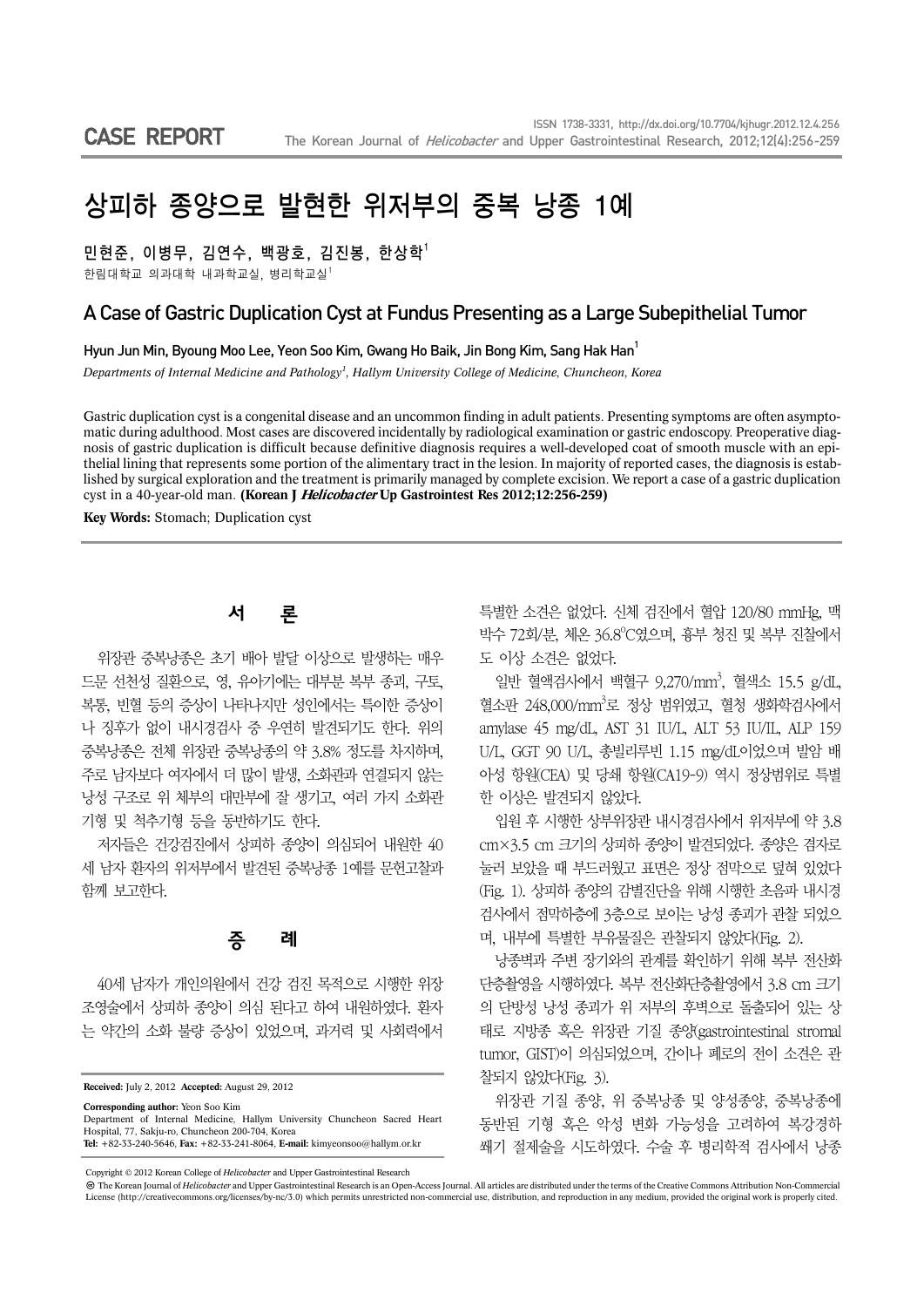

**Fig. 1.** Gastroduodenoscopic finding. A huge subepithelial tumor with smooth surface is noted at the posterior wall of the fundus.



**Fig. 2.** Endoscopic ultrasound finding. Hypoechoic, uniloculated cyst with several layers in thin wall, consistent with a duplication.

의 내면과 외면이 각각 정상적인 위점막에서 볼 수 있는 원 주 상피세포로 덮여있고 이들 사이에 고유근층으로 생각되는 두 개의 평활근층이 있었다. 외면의 점막과 고유근층 사이에 정상적인 점막근판과 점막하층이 있는 반면 내면의 점막은 점막근판과 점막하층 없이 직접 고유근층에 접해 있는 소견 이었으며(Fig. 4) 위점막 상피를 확인 하기 위한 알시안 블루 (Alcian blue) 염색에서 양성소견으로 중복낭종으로 최종 진 단하였다. 수술 후 환자는 특별한 합병증 없이 퇴원하여 현 재 경과 관찰 중에 있다.



**Fig. 3.** Abdominal CT scan. It shows 3.8×3.5 cm well defined subepithelial tumor in stomach fundus, without definite additional contrast enhancement.

## 고 찰

소화관 중복증은 드문 선천성 기형으로, 혀의 기저부에서부 터 항문까지 장관 내 어디에서나 발생할 수 있다.<sup>1</sup> 회장 말단부 가 가장 흔한 호발 부위이며 그 외 식도, 공장, 대장, 위, 충수 돌기 순으로 발생하는 것으로 알려져 있다. $^2$ 

상대적으로 여성이 남성에 비해 2배의 빈도로 발생하는 것으 로 알려졌으며, <sup>2</sup> 위의 중복낭종은 전체 위장관 중복증의 3.8%이 다. 국내 성인에서 위 중복낭종의 빈도는 총 14명으로(Table 1) 대부분 생후 첫 1년 이내 증상이 발생하기에 성인에서 발견되는 경우는 드물다.

위 중복낭종은 체부의 대만부가 가장 많으며 체부의 후벽, 소만부, 전벽 그리고 유문부의 순으로 발생한다.<sup>3</sup> 본 증례에서 는 중복낭종이 저부에 위치하고 있어 드문 증례로 생각한다.

중복낭종은 관상 혹은 낭종 형태로 나타나는데, 상대적으로 관상 중복은 드물며 위와 내강이 연결되어 있는 경우(교통성 중 복낭종)가 있기는 하나 약 80%에서 위내강과의 연결은 관찰되 지 않는다(비교통성 중복낭종).<sup>4</sup> 발생기전은 정확히 알려져 있 지 않지만 게실설(diverticular theory), 관강의 재소통 결손설 (aberrant luminal recanalization theory), 척추이상과 동반된 신경-장 중복에서의 척삭분열설(the split notochord theory in neuroenteric duplication)으로 설명하고 있다.<sup>5</sup>

흔한 임상 증상으로는 복부 종괴의 촉지, 구토 그 외 빈혈, 흑색 변, 토혈, 고열 등이며, 2,6 위치와 크기에 따라 다양하게 나타난다.<sup>7</sup> 약 35% 정도에서 동반된 기형이 관찰되는데 이분척추(spina bifida) 나 반척추(hemivertebra), 척추융합과 측만(vertebral fusion and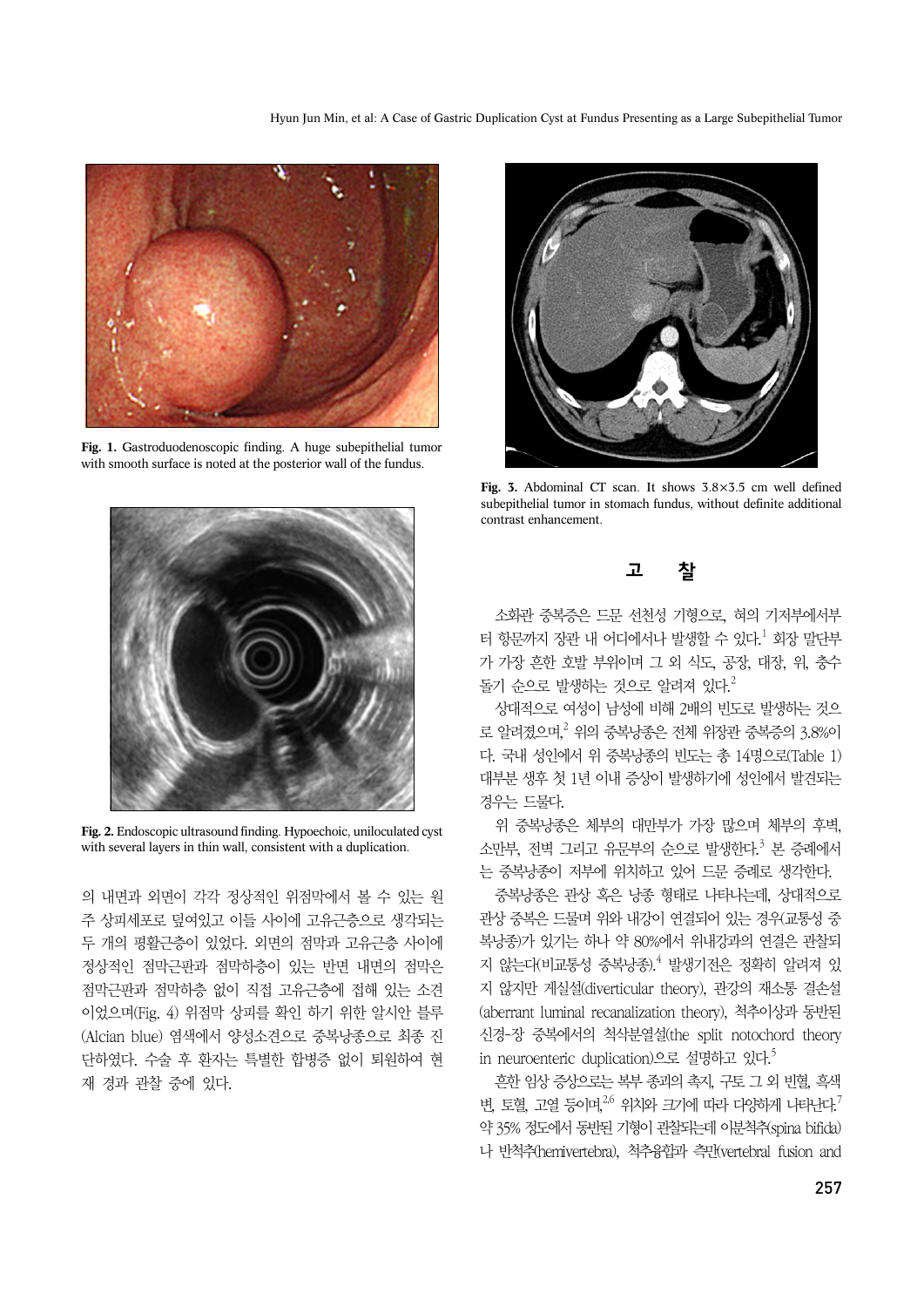Korean J *Helicobacter* Up Gastrointest Res: Vol 12, No 4, December 2012



**Fig. 4.** Histopathologic findings of the resected specimen. (A) Pathologic examination revealed that submucosal mass was a cystic lesion (H&E, slide scan). (B) The cyst was lined by enteric type columnar epithelium with two layered smooth muscle (H&E, ×100).

| Author                       |         |                                  | Accompanied<br>malformation                     |  | Gastric duplication                     |                                                                                |                            |                                 |  |
|------------------------------|---------|----------------------------------|-------------------------------------------------|--|-----------------------------------------|--------------------------------------------------------------------------------|----------------------------|---------------------------------|--|
|                              | Age/sex | Symptom                          |                                                 |  | N <sub>o</sub><br>Location<br>Size (cm) |                                                                                | Diagnostic tool            | Treatment                       |  |
| Lee et al. $^{14}$           | 23/F    | General weakness,<br>amenorrhea  | Gut malrotation                                 |  | 1 Fundus                                | No data                                                                        | BE, EGD                    | No surgery                      |  |
| Moon et al. <sup>15</sup>    | 51/M    | Upper abdominal<br>discomfort    | N <sub>0</sub>                                  |  | 1 LC of antrum $1 \times 0.1$           |                                                                                | <b>EGD</b>                 | Open surgery                    |  |
| Yun et al. <sup>16</sup>     | 45/F    | Hematemesis                      | N <sub>0</sub>                                  |  | 1 PW of HB                              | $2\times2$                                                                     | <b>EGD</b>                 | Open surgery                    |  |
| Hwangbo et al. <sup>17</sup> | 18/M    | Epigastric pain                  | No                                              |  | 2 Fundus<br>GC of MB                    | $8\times7\times5$<br>$2\times2$                                                | EGD, US, CT,<br><b>EUS</b> | Open surgery                    |  |
| Kim et al. $3$               | 19/M    | Epigastric pain                  | N <sub>0</sub>                                  |  | 1 Cardia                                | $4\times10$                                                                    | EGD, CT                    | Open surgery                    |  |
| Lee et al. $^{18}$           | 29/M    | Upper abdominal<br>discomfort    | N <sub>0</sub>                                  |  | 1 Cardia                                | $5\times4\times2.5$                                                            | EGD, CT                    | Open surgery                    |  |
| Kim et al. $^{19}$           | 17/F    | Postprandial<br>distress, nausea | N <sub>o</sub>                                  |  | 2 Fundus<br>GC of MB                    | $5\times2$<br>$3\times1.5$                                                     | EGD, CT                    | Laparoscopic<br>wedge resection |  |
| Lim et al. $\prime$          | 17/F    | Chronic cough                    | Dorsalpancreatic<br>agenesis, pulmonary<br>cyst |  | 1 Fundus                                | $9\times7$                                                                     | CXR, EGD, CT               | Laparoscopic<br>wedge resection |  |
| Kang et al. <sup>20</sup>    | 14/M    | Melena                           | N <sub>0</sub>                                  |  | 3 Cardia<br>GC of MB<br>GC of HB        | $2.5 \times 1.5 \times 1.5$<br>$10 \times 7 \times 6.5$<br>$4\times3.3\times2$ | EGD, CT, EUS               | Laparoscopic<br>wedge resection |  |
| Present case                 | 40/M    | Dyspepsia                        | N <sub>o</sub>                                  |  | 1 Fundus                                | $3.8\times3.5$                                                                 | EGD, CT, EUS               | Laparoscopic<br>wedge resection |  |

|  |  |  |  |  |  |  |  |  | Table 1. 10 Cases of Adult Gastric Duplication Cyst Reported in Korea |  |  |  |  |  |
|--|--|--|--|--|--|--|--|--|-----------------------------------------------------------------------|--|--|--|--|--|
|--|--|--|--|--|--|--|--|--|-----------------------------------------------------------------------|--|--|--|--|--|

No, number; BE, barium enema; EGD, esophagogastroduodenoscopy; LC, lesser curvature; PW, posterior wall; HB, high body; GC, greater curvature; MB, mid body; US, ultrasonography; CT, computed tomography; EUS, endoscopic ultrasonography; CXR, chest X-ray.

scoliosis) 등이며, 그 외에도 이소성 췌장이나 게실, 다른 소화기에 서의 중복낭, <sup>8</sup> 반복적인 췌장염이나 다낭성 신증과 생식샘 발생장 애, 고가스트린혈증, 카르시노이드 등이 동반된 경우도 보고되고 있다.9 중복 낭종에서 선암의 발생도 알려져 있으나, 진단되었을 때 악성 잠재력이 어느 정도인지는 아직 불확실한 상태이다.  $9$ 

진단함에 있어 필요한 요소들로는, 우선 낭종의 벽은 위벽과

붙어있어야 하며, 낭종은 위근층의 연장인 평활근으로 싸여 있 어야 하고, 낭종의 내벽은 소화기 장관의 상피세포로 덮여 있어 야 한다.10

이전에는 수술 전 검사를 통한 감별이 어려워 개복술로 진단 이 이루어지는 경우가 많았으나, 최근 CT, MRI, 초음파 등의 검사 방법 발달로 낭종의 진단과 감별에 도움을 받을 수 있게